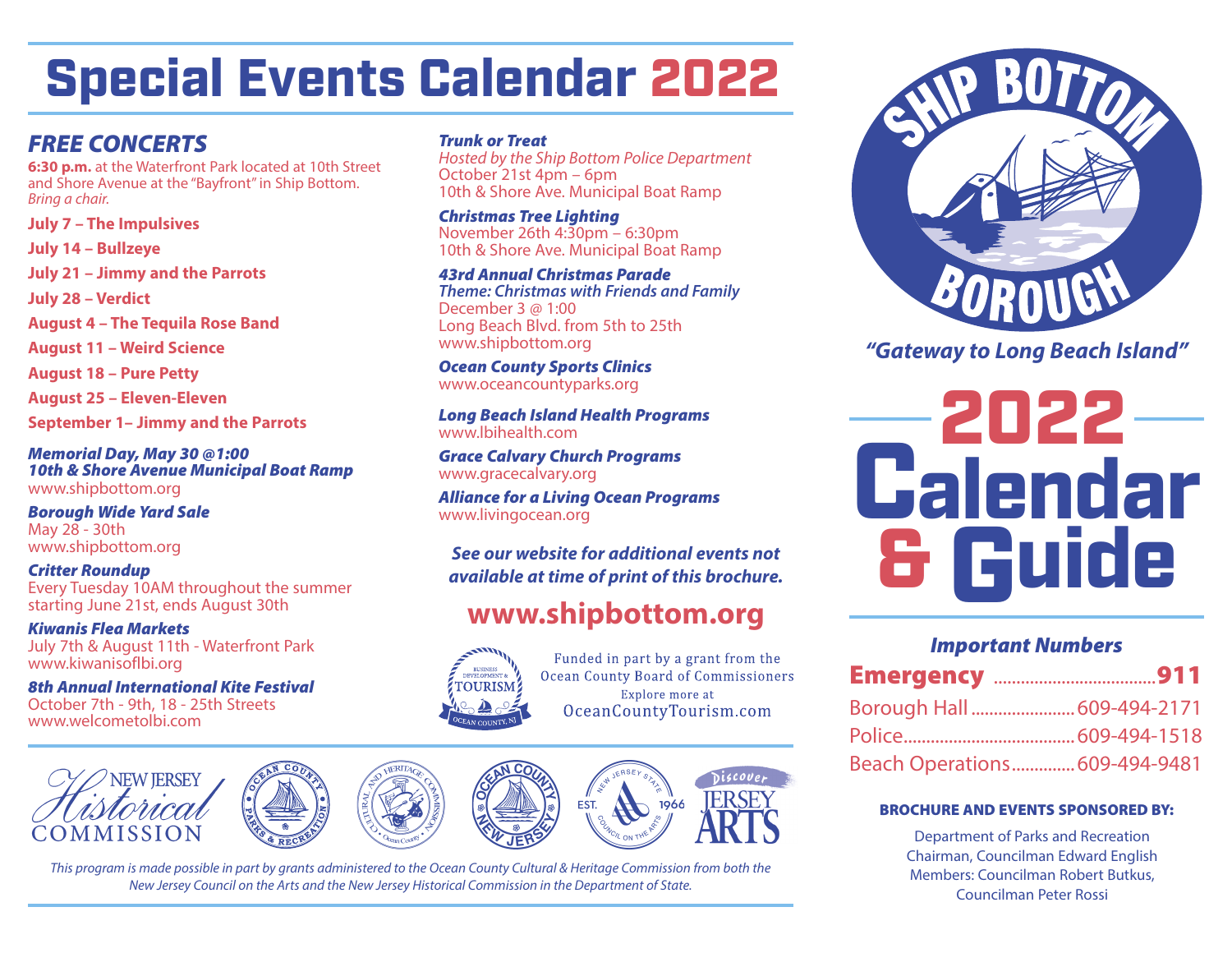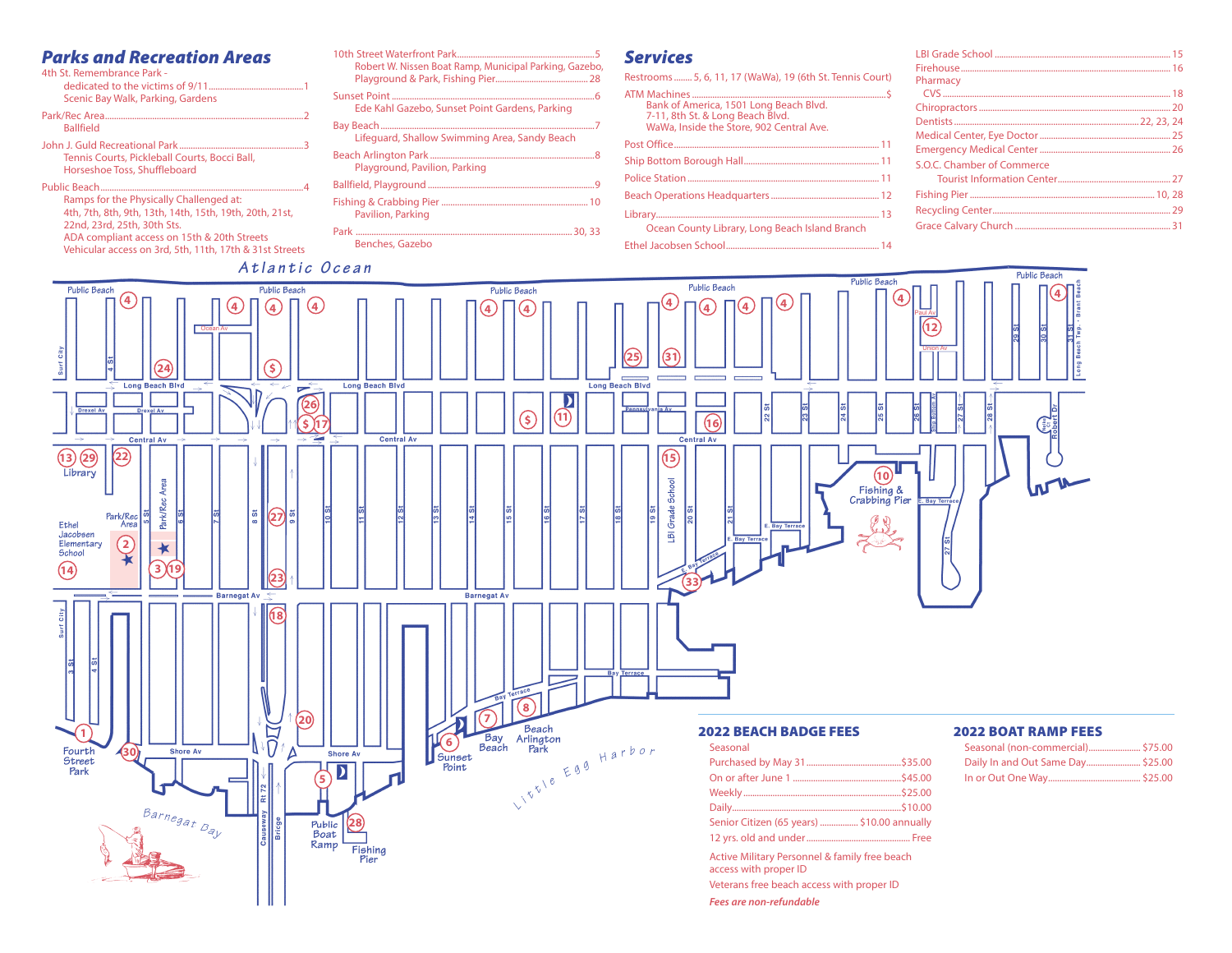# BUSINESSES & SERVICES

#### AMUSEMENTS

**FLAMINGO GOLF . . . . . . . . . . . . . . . . . . . . 609-361-1874** 5th Street and Blvd. **HARTLAND GOLF AND ARCADE . . . . . . 609-494-7776** 2801 Long Beach Blvd. **OUR ENDLESS SUMMER . . . . . . . . . . . . . . 609-494-7222** 320 Long Beach Blvd. **SAND TRAP . . . . . . . . . . . . . . . . . . . . . . . . . . 609-494-3185** 23rd Street & Blvd.

#### ANTIQUES

**SHIP BOTTOM ANTIQUES ON THE BAY609-361-0885** 202 West 28th Street

#### AUTO SERVICE / PARTS / GAS

| <b>BEACH HAVEN AUTO PARTS609-494-0535</b> |  |
|-------------------------------------------|--|
| 816 Long Beach Blvd.                      |  |
| BRENNAN FUEL609-492-9568                  |  |
| 237 West 8th Street                       |  |
| LBI AUTOMOTIVE 609-342-8969               |  |
| 242 West 9th Street                       |  |

#### BAGELS / BAKERIES / SWEETS

| BAGELEDDI'S 609-494-4761                   |
|--------------------------------------------|
| 1815 Long Beach Blvd.                      |
| DUNKIN' DONUTS609-467-7154                 |
| 330 West 8th Street                        |
| <b>FERRARA'S ISLAND BAKERY609-494-1919</b> |
| 2900 Long Beach Blvd.                      |
| <b>SHIP BOTTOM ICE CREAM</b>               |
| 1801 Long Beach Blvd609-342-0892           |
| SHORE GOOD DONUTS 609-492-0100             |
| 1211 Long Beach Blvd.                      |
|                                            |
| 2504-2508 Long Beach Blvd.                 |
| SUGAR KINGDOM609-342-0853                  |
| 2210 Long Beach Blvd.                      |
| UNCLE LOUIE G'S ITALIAN ICE 609-342-0289   |
| 2420 Long Beach Blvd.                      |
|                                            |

#### BEAUTY / FITNESS / MASSAGE

|                         | DÉJÀ VU NAILS 609-494-5886 |
|-------------------------|----------------------------|
| 902 Central Ave. Unit 2 |                            |
| ICI AND MACCACE         | 600.001324                 |
|                         |                            |

| 285 West 8th Street                 |  |
|-------------------------------------|--|
| SCOTT PERARIA BUILDERS 609-494-1100 |  |
| 810 Barnegat Ave Suite C            |  |
| <b>UNDER CONSTRUCTION</b>           |  |
| BUILDERS LLC 609-661-6055           |  |
| 256 W 9th Street Suite D            |  |
| <b>FLORISTS / GARDEN CENTER</b>     |  |

# LANDSCAPING

| <b>COUNTRY CORNER FARM MARKET</b>        |  |
|------------------------------------------|--|
| & GARDEN CENTER 609-494-0667             |  |
| 275 West 9th Street                      |  |
| J. BUCCI LANDSCAPING 609-789-2000        |  |
| 1101 Central Avenue                      |  |
| LEONARD WILSON LANDSCAPING 609-290-7666  |  |
| 901 Barnegat Avenue                      |  |
| <b>REYNOLDS LANDSCAPING 609-361-1300</b> |  |
| 101 West 8th Street                      |  |
|                                          |  |

#### FOOD MARKETS

| <b>COUNTRY CORNER FARM MARKET</b>        |  |
|------------------------------------------|--|
| & GARDEN CENTER 609-494-0667             |  |
| 275 West 9th Street                      |  |
| THE LOCAL MARKET AND KITCHEN609-342-0061 |  |
| 604 Central Avenue                       |  |
| <b>MYSTIC MEATS AND</b>                  |  |
| SEAFOOD MARKET609-342-1191               |  |
| 2901 Long Beach Blvd.                    |  |
| 7-11 SHIP BOTTOM 609-361-1902            |  |
| 802 Long Beach Blvd.                     |  |
| WAWA FOOD MARKET 609-361-2483            |  |
| 902 Central Avenue                       |  |
|                                          |  |

#### HOTELS & MOTELS

| DRIFTING SANDS MOTEL609-494-1123 |  |
|----------------------------------|--|
| 119 East 9th Street              |  |
|                                  |  |
| 350 West 8th Street              |  |
| ISLANDER MOTEL609-494-6964       |  |
| - 1202 Central Avenue            |  |
|                                  |  |

#### LAUNDROMATS / CLEANING

#### **THE DRILL SERGEANT**

| PORT HOLE CAFE 609-494-4242<br>1620 Long Beach Blvd. |  |
|------------------------------------------------------|--|
| RAIMONDO'S 609-494-5391                              |  |
| 1101 Long Beach Blvd.                                |  |
| RUSSO'S ITALIAN 609-342-1506                         |  |
| 1415 Long Beach Blvd.                                |  |
| SHIP BOTTOM SHELLFISH609-494-0088                    |  |
| 1721 Long Beach Blvd.                                |  |
| SPEAKEASY PIZZA 609-494-7997                         |  |
| 1318 Long Beach Blvd.                                |  |
|                                                      |  |
| 1915 Long Beach Blvd.                                |  |
| WOODIE'S DRIVE-IN 609-361-7300                       |  |
| 509 Long Beach Blvd.                                 |  |
| ZEN SUSHI & ASIAN CUISINE 609-361-8888               |  |
| 1220 Long Beach Blvd.                                |  |
|                                                      |  |

#### RETAIL

| B&B DEPARTMENT STORE609-361-0760          |  |
|-------------------------------------------|--|
| 901 Central Avenue                        |  |
| <b>BEACH BARN BOUTIQUE 609-467-7170</b>   |  |
| 1920 Long Beach Blvd.                     |  |
| BETWEEN THE SHEETS 609-361-9297           |  |
| 10th Street & Central Avenue              |  |
| DAVE'S TV & APPLIANCE 609-492-0189        |  |
| 2601 Long Beach Blvd.                     |  |
| DOLLAR GENERAL  609-207-3958              |  |
| 2400 Long Beach Blvd.                     |  |
| FARIAS' SURF & SPORT & ANNEX 609-494-7368 |  |
| 2810 Long Beach Blvd.                     |  |
| FARIAS' SURF SHOP (PINE) 609-494-7368     |  |
| 2712 Long Beach Blvd.                     |  |
| GIGLIO BLIND CO609-494-1163               |  |
| 810 Barnegat Avenue                       |  |
| HAZEL BOUTIQUE 609-991-2622               |  |
| 101 W 27th Street                         |  |
| HOUSE OF CONSIGNMENT 609-361-1900         |  |
| 619 Long Beach Blvd.                      |  |
| ISLAND BREEZE609-361-6265                 |  |
| 2210 Long Beach Blvd.                     |  |
| ISLAND SCOOTERS 609-342-8202              |  |
| 2304 Long Beach Blvd.                     |  |
|                                           |  |
| 101 West 8th Street                       |  |
|                                           |  |